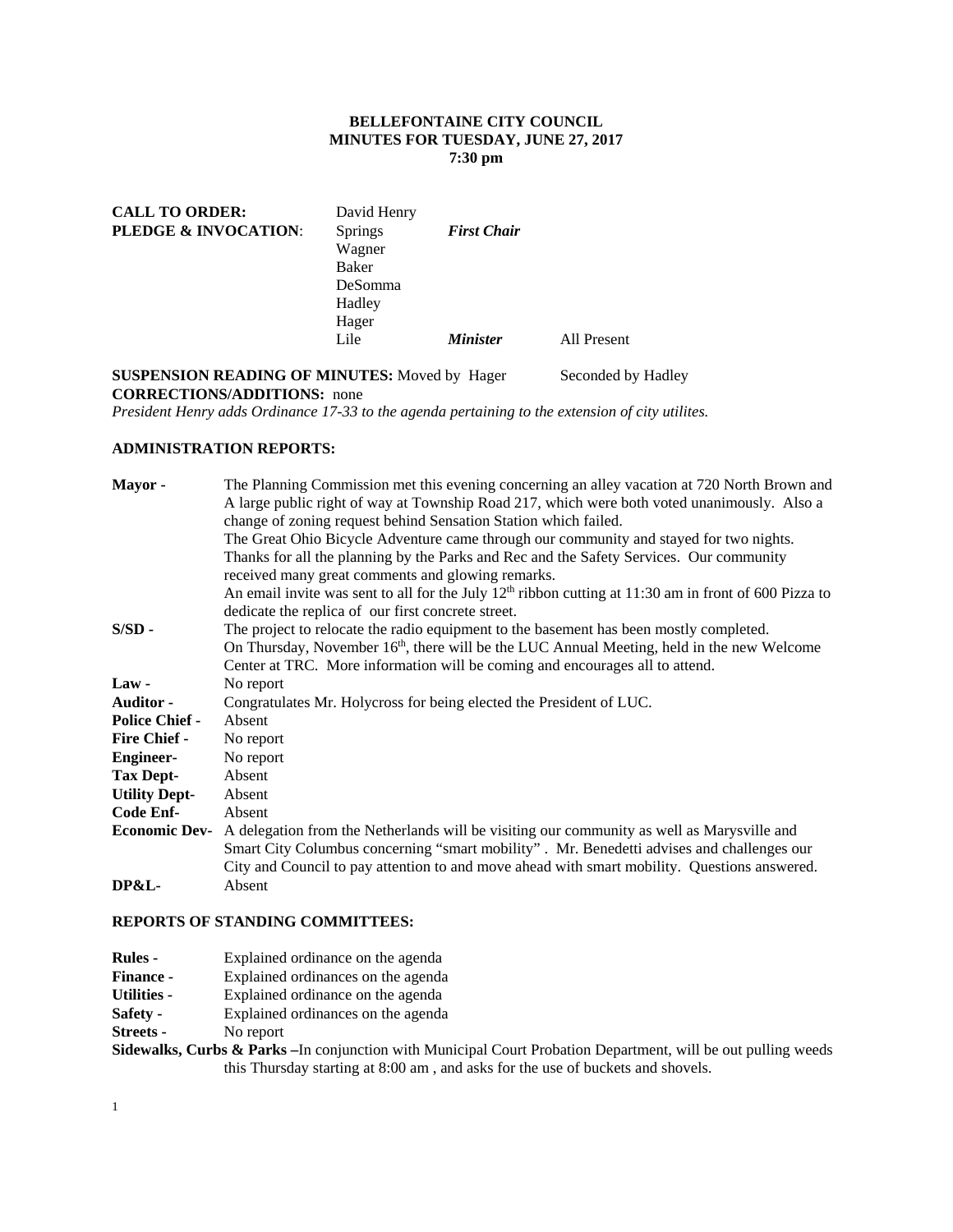**Audit -** No report

### **COMMUNICATIONS FROM CITIZENS:**

#### **INTRODUCTION OF ORDINANCES:**

### **1. ORDINANCES FOR 1ST READING**

17-30 A. AN ORDINANCE AUTHORIZING THE CHIEF OF POLICE TO ENTER INTO INFORMATION EXCHANGE AGREEMENTS WITH CRIMINAL JUSTICE AGENCIES AUTHORIZIED TO PARTICIPATE IN LEADS AND DECLARING AN EMERGENCY IN THE CITY OF BELLEFONTAINE, OHIO. **SAFETY** 

| 3RR -      | Moved by DeSomma, seconded by Hadley | V All Ayes |
|------------|--------------------------------------|------------|
| Passage -  |                                      |            |
| Adoption - |                                      |            |

17-31 B. AN ORDINANCE MAKING SUPPLEMENTAL APPROPRIATIONS AND AMENDING THE PERMANENT APPROPRIATIONS ORDINANCE FOR PURPOSES OF GENERAL FUND AND DECLARING AN EMERGENCY IN THE CITYOF BELLEFONTAINE, OHIO. **FINANCE**

| 3RR -      | Moved by Baker, seconded by DeSomma | V All Ayes |
|------------|-------------------------------------|------------|
| Passage -  |                                     |            |
| Adoption - |                                     |            |

17-32 C. AN ORDINANCE MAKING SUPPLEMENTAL APPROPRIATIONS AND AMENDING THE PERMANENT APPROPRIATIONS ORDINANCE FOR PURPOSES OF FIRE DONATIONS, POLICE DONATIONS, AIRPORT AND STORM WATER AND DECLARING AN EMERGENCY IN THE CITY OF BELLEFONTAINE, OHIO. **FINANCE** 

| 3RR -      | Moved by Baker, seconded by Wagner | V All Ayes |
|------------|------------------------------------|------------|
| Passage -  |                                    |            |
| Adoption – |                                    |            |

*Motion to waive the 48 Hour Notification Suspension Notice moved by* **Wagner,** *seconded by* **Springs** *V All Ayes* 

17-33 D. AN ORDINANCE AUTHORIZING THE EXTENSION OF SANITARY SEWER UTILITY SERVICE OUTSIDE THE CORPORATION LINE OF THE CITY OF BELLEFONTAINE TO PROPERTY LOOCATED AT 1348 ST. RT. 540, LAKE TOWNSHIP, LOGAN COUNTY, OHIO, AND DECLARING AN EMERGENCY IN THE CITY OF BELLEFONTAINE, OHIO. **UTILITY** 

| 3RR-      | Moved by Wagner, seconded by Springs | V All Ayes |
|-----------|--------------------------------------|------------|
| Passage-  | Moved by Wagner, seconded by Springs | V All Ayes |
| Adoption- | Moved by Wagner, seconded by Springs | V All Ayes |

## **2. ORDINANCES FOR 2ND READING**

17-28 A. AN ORDINANCE AUTHORIZING THE SERVICE SAFETY DIRECTOR AND MAYOR ON BEHALF OF THE CITY OF BELLEFONTAINE TO CONTRACT FOR AND SELL CERTAIN CITY OWNED REAL ESTATE TO BELLEFONTAINE OHIO PROPERTIES LTD. PURSUANT TO SECTION 721.28 OF THE OHIO REVISED CODE AND DECLARING AN